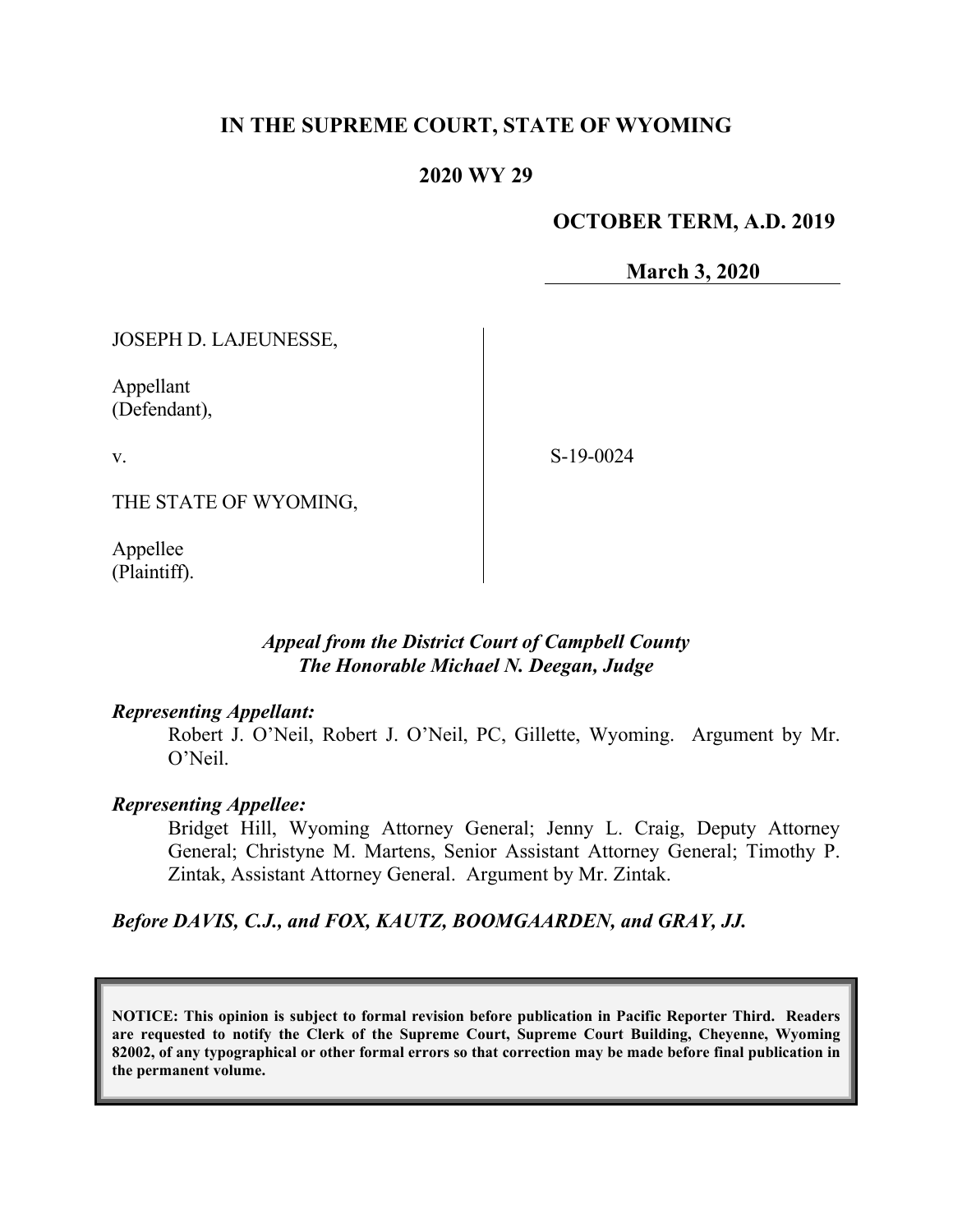### **GRAY, Justice.**

[¶1] Joseph LaJeunesse was convicted of two counts of sexual intrusion on a victim under Wyo. Stat. Ann.  $\S$  6-2-314(a)(i) (actor sixteen or older and victim under thirteen). He appeals his convictions claiming the district court improperly admitted testimony of other wrongs or acts under W.R.E. Rule 404(b) and improperly admitted testimony about the victim's earlier statements to a forensic interviewer under W.R.E. Rule  $801(d)(1)(B)$ . He also contends the district court erred in allowing the State to amend the charging documents at the end of the State's presentation of evidence, and this error denied him the opportunity to effectively cross-examine witnesses in violation of the Confrontation Clause of the United States and Wyoming Constitutions. We affirm.

### *ISSUES*

[¶2] The issues are:

- 1. Did the district court err when it admitted W.R.E. Rule 404(b) evidence at trial?
- 2. Did the district court err when it admitted testimony under W.R.E. Rule  $801(d)(1)(B)$  at trial?
- 3. Did the district court err when it allowed the State to amend the Felony Information after the State had presented its witnesses?

## *FACTS*

[¶3] In 2015, when C.L. was seven years old, she, her parents, and her three siblings moved from Colorado to Gillette, Wyoming. The family lived with Mother's parents in a two-bedroom apartment on Stanley Street. C.L. lived in the apartment until May 31, 2016, when she was taken into custody by the Department of Family Services for reasons unrelated to this appeal.

[¶4] During two forensic interviews conducted while C.L. was in State custody, C.L. described times where her father, Mr. LaJeunesse, initiated sexual contact with her. These events occurred after the family moved from Colorado to Stanley Street. The first incident occurred when C.L. was taking a shower. She reported that Mr. LaJeunesse entered the bathroom, shut the door, and knelt by the tub. He then licked C.L.'s vaginal area. The second incident occurred while C.L. was taking a nap. Her father climbed onto the top bunk bed where C.L. was resting. He removed her pajama bottoms and underwear, and "[p]ut his private in [her] bottom."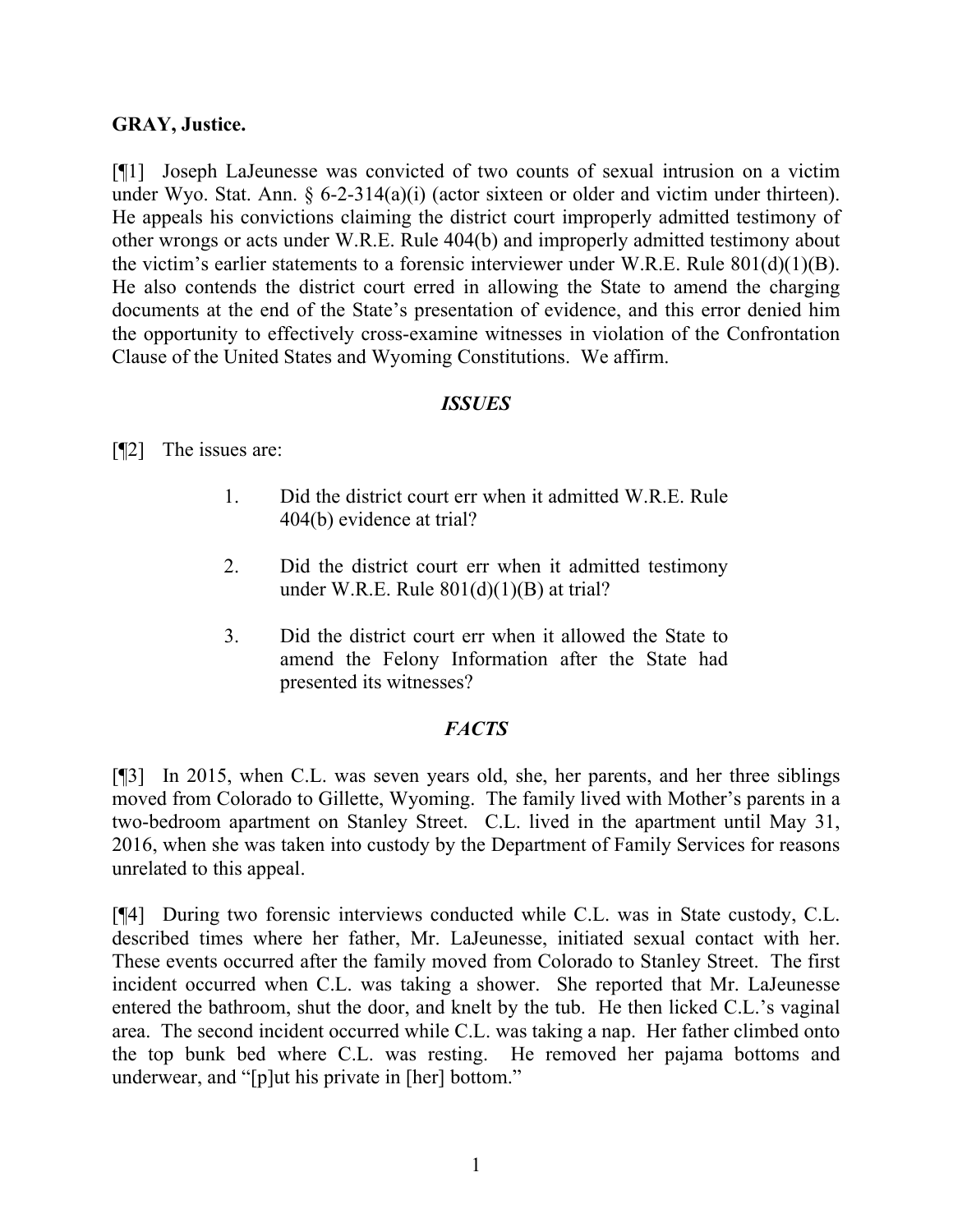[¶5] An arrest warrant was issued for Mr. LaJeunesse on January 31, 2017, charging him with two counts of first-degree sexual abuse of a minor under Wyo. Stat. Ann. § 6-2-314(a)(i), (c). After a three-day trial, a jury found Mr. LaJeunesse guilty of both counts. The district court sentenced him to not less than thirty years in prison on each count to run consecutively. Mr. LaJeunesse timely appeals.

# **Procedural History**

[¶6] Prior to trial, the State notified Mr. LaJeunesse it would seek admission of W.R.E. Rule 404(b) evidence. The State planned to present testimony from Mr. LaJeunesse's three adult nieces about sexual encounters with Mr. LaJeunesse when the nieces were children in the late  $1990s<sup>1</sup>$  $1990s<sup>1</sup>$  Mr. LaJeunesse objected, claiming the proposed  $404(b)$ evidence was not offered for a proper purpose under the rule, and it was more prejudicial than probative. The district court heard arguments and received exhibits on the question of the admissibility of this evidence. It found that, although a close call, the probative value of the evidence outweighed the potential for unfair prejudice—"provided the State limits the testimony of the nieces so as to prevent it from becoming unnecessarily cumulative." It then admitted the testimony of these witnesses for the purpose of establishing motive as allowed by the rule. The district court ordered that a limiting instruction be given to the jury prior to the testimony at trial and required the parties to stipulate to an instruction or to propose their own. On appeal, Mr. LaJeunesse claims the alleged incidents were inadmissible because they were too remote in time and dissimilar from the current charges.

[¶7] Mr. LaJeunesse also objected to the district court's admission of the testimony of forensic examiner, Brandi Tonkel, about statements made by C.L. during forensic interviews. After defense counsel made opening statement and C.L. had testified, the State moved to admit Ms. Tonkel's testimony as evidence of C.L.'s prior consistent statements under W.R.E. Rule 801(d)(1)(B). Mr. LaJeunesse argued neither the defense opening statement or cross-examination of C.L. raised an express or implied charge that C.L.'s testimony was the result of recent fabrication, improper influence, or motive. The district court allowed the testimony, and Mr. LaJeunesse renews his argument on appeal.

[¶8] At the close of the State's presentation of evidence, the State moved to amend the dates set forth in the Felony Information. The Felony Information originally alleged the crimes occurred between December 1, 2015, and May 31, 2016, based on information provided by C.L.'s grandmother. The State later learned from C.L.'s grandfather that C.L. and her family took up residence in the Stanley apartment around March 10, 2015. The State moved to amend the Information to conform to the evidence presented at trial.

<span id="page-2-0"></span><sup>&</sup>lt;sup>1</sup> The State moved to present additional Rule 404(b) evidence, but the district court denied admission unless Mr. LaJeunesse raised a lack of intent as part of his defense.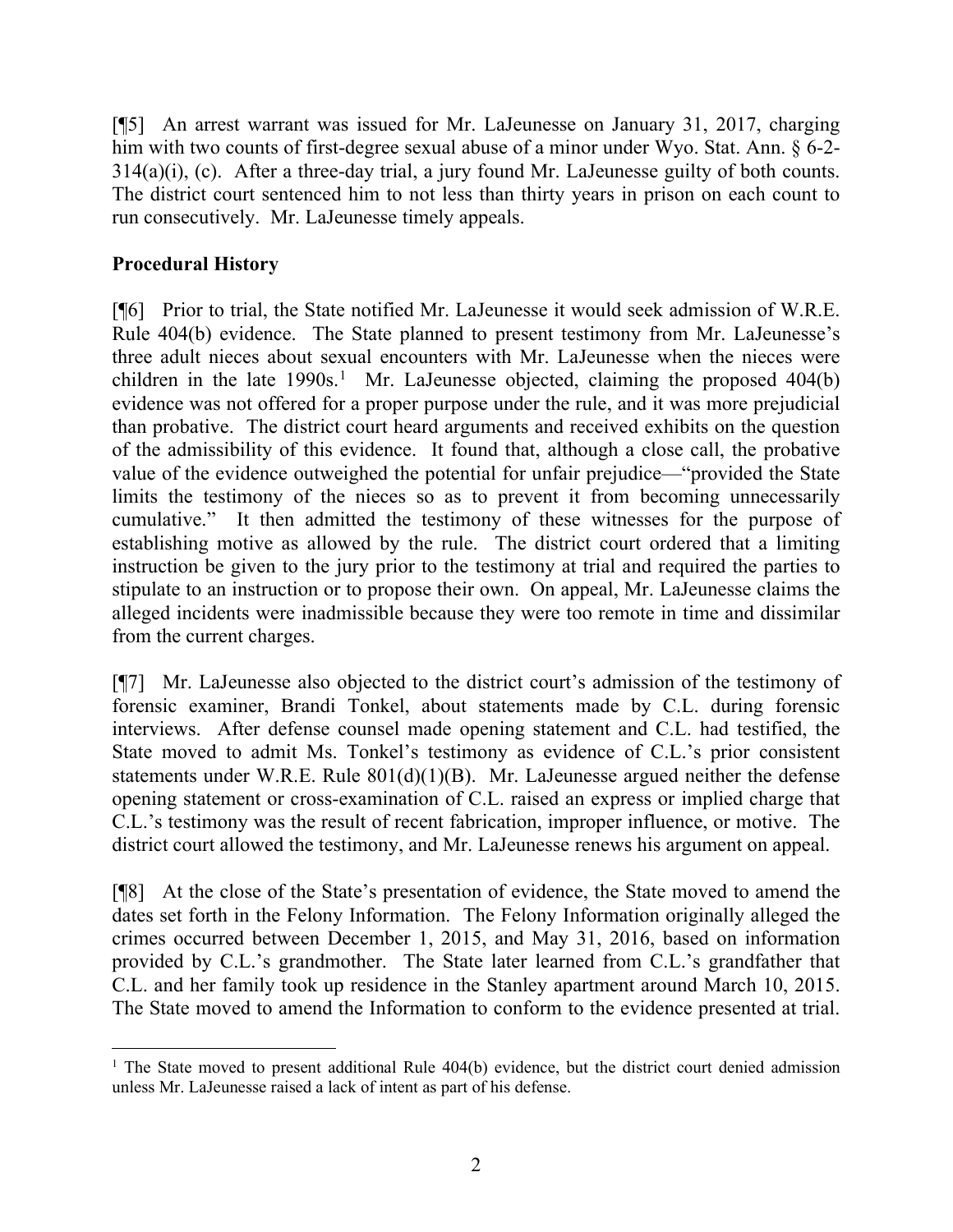At trial, Mr. LaJeunesse objected, claiming an amendment at this stage of the trial prevented him from bringing alibi witnesses for the expanded period of time and violated his due process right to notice of the charges against him. He asked for a continuance. The district court denied Mr. LaJeunesse's request for a continuance and allowed the amendment. On appeal, Mr. LaJeunesse abandons his argument relating to alibi witnesses. He claims the amendment was untimely, and he was substantially prejudiced because it denied him the opportunity to effectively cross-examine C.L. and Ms. Tonkel, the only two substantive witnesses at trial.

## *STANDARD OF REVIEW*

[¶9] In his first two issues, Mr. LaJeunesse contends the district court erred when it admitted testimony under W.R.E. Rules  $404(b)$  and  $801(d)(1)(B)$ . This Court reviews alleged errors in the admission of evidence for an abuse of discretion. *Hutchinson v. Taft*, 2010 WY 5, ¶ 27, 222 P.3d 1250, 1257 (Wyo. 2010). "Determining whether the trial court abused its discretion involves the consideration of whether the court could reasonably conclude as it did, and whether it acted in an arbitrary and capricious manner." *Ortiz v. State*, 2014 WY 60, ¶ 67, 326 P.3d 883, 897 (Wyo. 2014) (citations omitted). "A trial court's evidentiary rulings are entitled to considerable deference, and will not be reversed so long as there exists a legitimate basis for the trial court's ruling." *Id.* (citation and internal quotation marks omitted).

### *I. Did the district court err when it admitted W.R.E. Rule 404(b) evidence at trial?*

[¶10] Mr. LaJeunesse claims the district court abused its discretion when it allowed testimony alleging earlier acts of sexual abuse of his nieces when they were children under W.R.E. Rule 404(b). This rule provides:

> (b) *Other crimes, wrongs, or acts.*—Evidence of other crimes, wrongs, or acts is not admissible to prove the character of a person in order to show that he acted in conformity therewith. It may, however, be admissible for other purposes, such as proof of motive, opportunity, intent, preparation, plan, knowledge, identity, or absence of mistake or accident . . . .

W.R.E. Rule 404(b). District courts apply a mandatory test in determining the admissibility of W.R.E. Rule 404(b) evidence:

> (1) the evidence must be offered for a proper purpose; (2) the evidence must be relevant; (3) the probative value of the evidence must not be substantially outweighed by its potential for unfair prejudice; and (4) upon request, the trial court must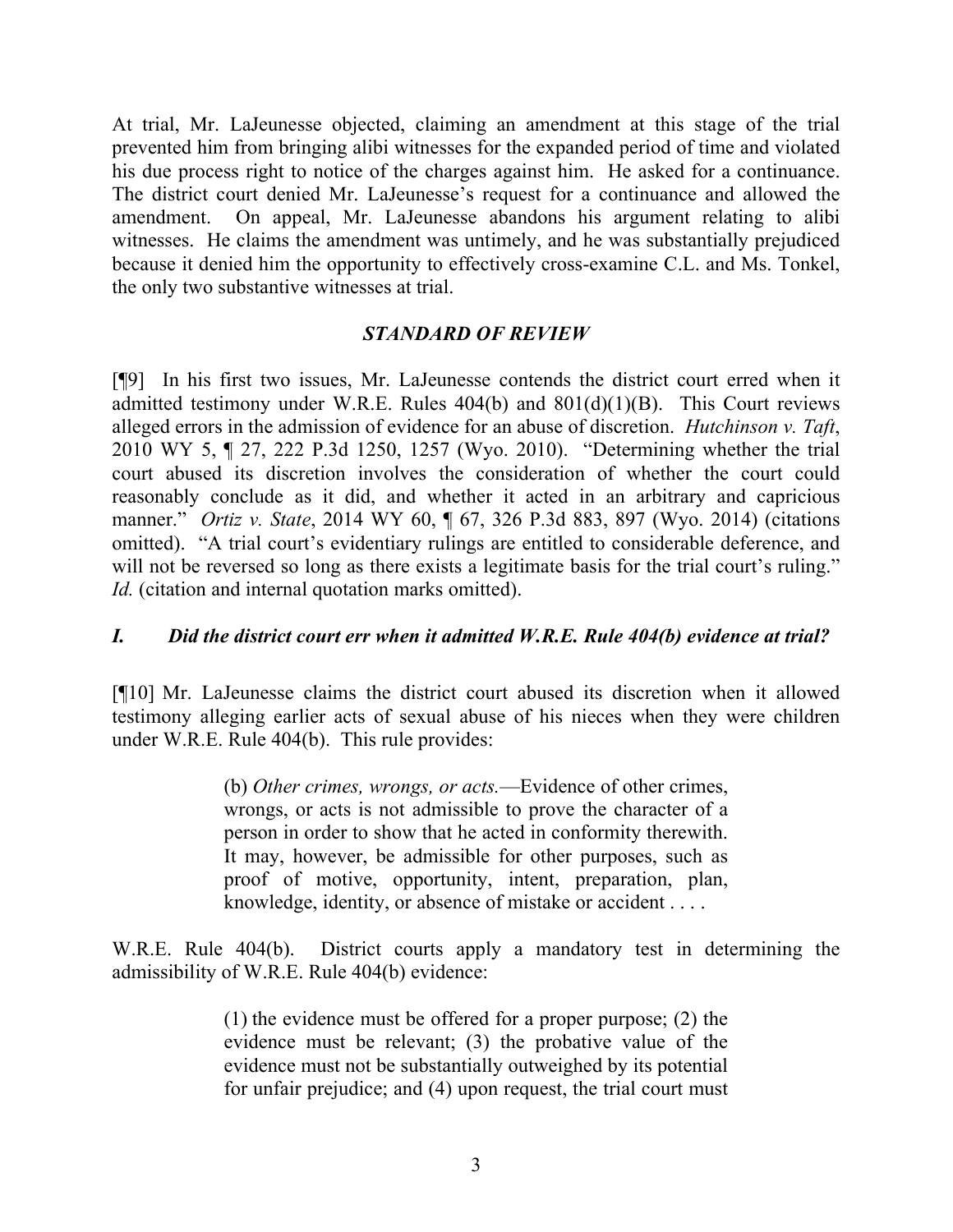instruct the jury that the similar acts evidence is to be considered only for the proper purpose for which it was admitted.

*Griggs v. State*, 2016 WY 16, ¶ 128, 367 P.3d 1108, 1143 (Wyo. 2016) (citations omitted).

[¶11] "In *Gleason* [*v. State*, 2002 WY 161, ¶ 30, 57 P.3d 332, 343 (Wyo. 2002),] we set forth factors that the district court must examine to determine the admissibility of 404(b) evidence, and we required the court to articulate its findings." *Garrison v. State*, 2018 WY 9, ¶ 11, 409 P.3d 1209, 1213 (Wyo. 2018). We do not require the trial court to make express findings on each factor. *Gleason v. State*, 2002 WY 161, ¶ 28, 57 P.3d 332, 343 (Wyo. 2002). These *Gleason* factors are:

> 1. How clear is it that the defendant committed the prior bad act?

> 2. Does the defendant dispute the issue on which the state is offering the prior bad acts evidence?

3. Is other evidence available?

4. Is the evidence unnecessarily cumulative?

5. How much time has elapsed between the charged crime and the prior bad act?

. . . The trial court should [then] weigh [the following] factors against the probative value of the evidence:

1. The reprehensible nature of the prior bad act. The more reprehensible the act, the more likely the jury will be tempted to punish the defendant for the prior act.

2. The sympathetic character of the alleged victim of the prior bad act. Again, the jury will be tempted to punish the defendant for the prior act if the victim was especially vulnerable.

3. The similarity between the charged crime and the prior bad act. The more similar the acts, the greater is the likelihood that the jury will draw the improper inference that if the defendant did it once, he probably did it again.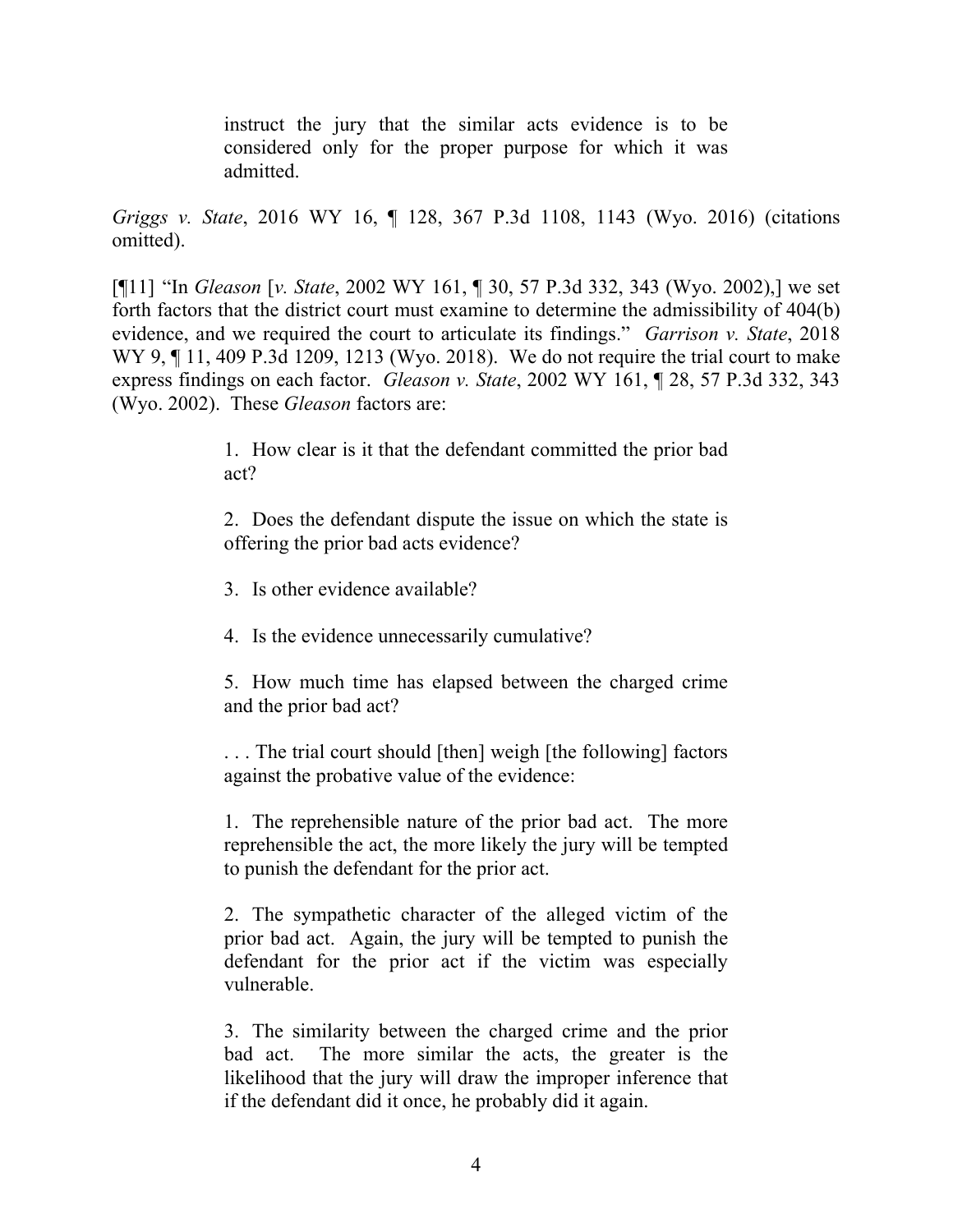4. The comparative enormity of the charged crime and the prior bad act. When the prior act is a more serious offense than the charged crime, the introduction of that act will tend to place the defendant in a different and unfavorable light.

5. The comparable relevance of the prior bad act to the proper and forbidden inferences. Evidence of the prior bad act may be much more probative of bad character than it is of any legitimate inference permitted by Rule 404(b).

6. Whether the prior act resulted in a conviction. The jury may be tempted to punish the defendant if they believe he escaped punishment for the prior bad act.

*Gleason*, ¶ 27, 57 P.3d at 342–43 (citations omitted).

[¶12] "This analysis is intended to be conducted by the trial court, and we do not apply it anew on appeal." *Mayhew v. State*, 2019 WY 38, ¶ 27, 438 P.3d 617, 624 (Wyo. 2019). "Our role is to determine whether the trial court abused its discretion in considering the required factors." *Id.*

[¶13] Mr. LaJeunesse concedes the district court made detailed findings on each factor but argues the court's conclusion was unreasonable as a matter of law. Among other things, he points to the difference in Mr. LaJeunesse's age (at the time of the previous conduct he was in his teens and the current charges arose when he was in his thirties); in the ages of his alleged victims (two nieces testified the incidents began when they were four or five years old and continued over a period of years; here C.L. was seven); and in approach (he threatened the nieces if they told anyone, when C.L. was not threatened). Finally, Mr. LaJeunesse argues he was never charged for any contact with his nieces.

[¶14] The district court's *Gleason* analysis noted all the distinctions raised by Mr. LaJeunesse. Balancing the probative value of the evidence versus the potential prejudice, the district court determined the relevance of the uncharged misconduct to motive was high, but "the chance [that] the fact finder may draw [a] forbidden inference [was] also high." The district court concluded:

> The uncharged misconduct evidence clearly possesses probative value with respect to the properly identified purposes. It helps to illuminate Defendant's motive should he deny any wrongdoing or to establish his knowledge and intent or lack of accident/mistake should he assert he did the physical act in question but without the requisite intent or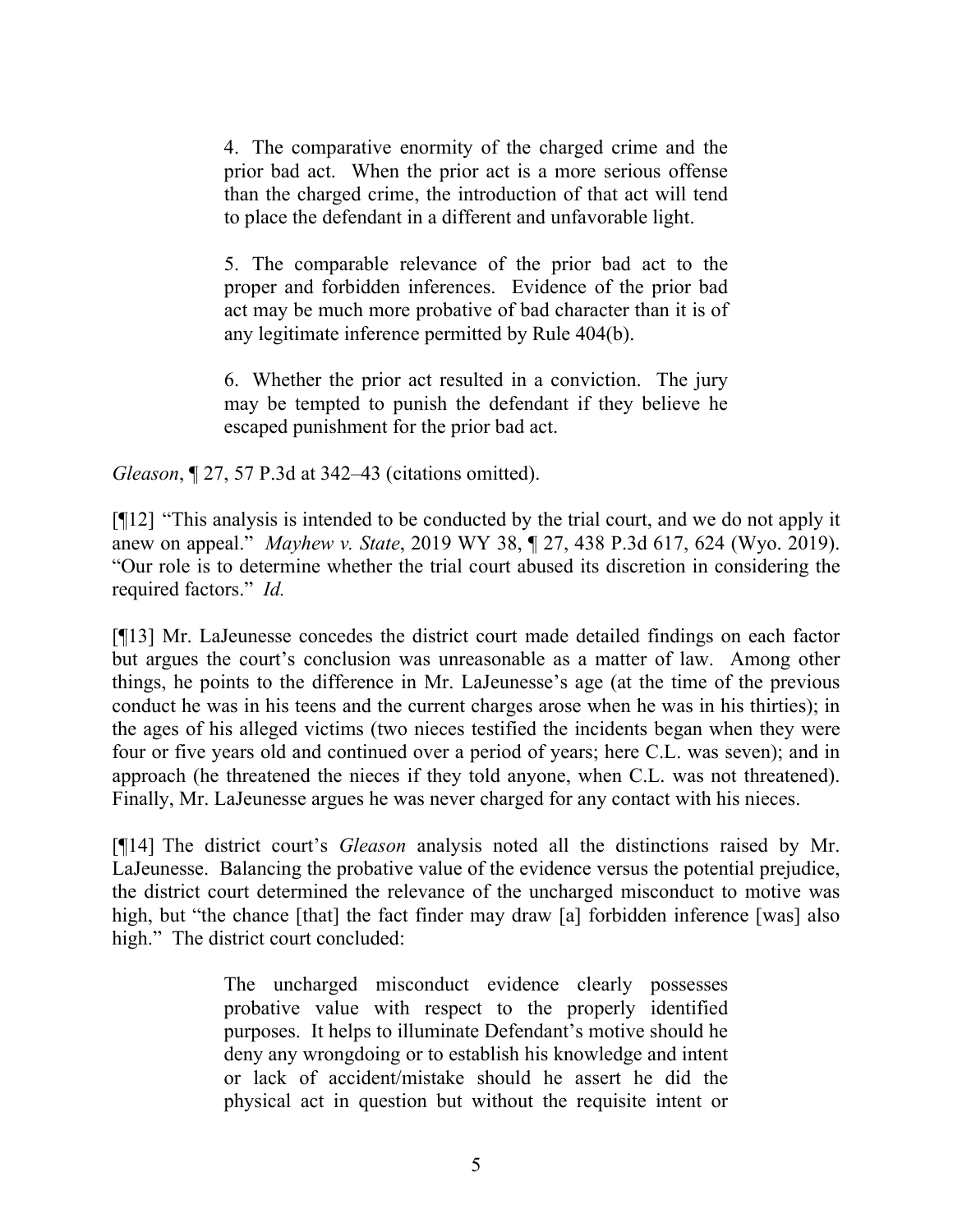knowledge or that he did the act but it was accidental or inadvertent. And, although it is a close call, the court finds the probative value is not substantially outweighed by the potential for unfair prejudice – provided the State limits the testimony of the nieces so as to prevent it from becoming unnecessarily cumulative.

[¶15] We find no abuse of discretion in the district court's ruling. "Motive is generally defined as that which leads or tempts the mind to indulge in a particular act." *Mayhew*, ¶ 31, 438 P.3d at 627 (citing *Swett v. State*, 2018 WY 144, ¶ 39, 431 P.3d 1135, 1146 (Wyo. 2018)). "Although motive is not an element of any charged crime, it is an intermediate fact that the prosecution is permitted to prove." *Mayhew*, ¶ 31, 438 P.3d at 627*.* "Motive becomes particularly important in child sex abuse cases where the accused denies any wrongdoing, thereby creating an 'evidentiary conflict' between himself and the victim." *Winters v. State*, 2019 WY 76, ¶ 82, 446 P.3d 191, 216 (Wyo. 2019); *Elliott v. State*, 600 P.2d 1044, 1048 (Wyo. 1979); *see also Griggs*, ¶ 131, 367 P.3d at 1143–44 (recognizing "motive to sexually abuse children" as proper use of other acts evidence).

[¶16] Our holding in *Winters* controls the resolution of Mr. LaJeunesse's claims. In *Winters*, the defendant also argued there were "no factual similarities" between the charges at hand and his prior sexual misconduct. *Winters*, ¶ 83, 446 P.3d at 217. Similar to Mr. LaJeunesse's argument, the defendant in *Winters* further argued the prior misconduct was "too remote in time"—over twenty years—to be relevant and probative to his present motive. We rejected those arguments, stating "[d]espite these dissimilarities, the other acts . . . and the charged crimes both involved a key similarity: Mr. Winters sexually abusing prepubescent children . . . . [B]oth involved the same class of victims and both reflect [the defendant's] sexual preference for prepubescent children."[2](#page-6-0) *Winters*, ¶¶ 84–85, 446 P.3d at 217 (quoting *Mayhew*, ¶ 35, 438 P.3d at 628)

<span id="page-6-0"></span><sup>&</sup>lt;sup>2</sup> "This Court has consistently held that 'sexual behavior with a defendant's minor children, adopted children, or stepchildren is unusual sexual behavior permitting admission of uncharged misconduct evidence to prove motive when the accused denies that the charged conduct ever occurred.'" *Mayhew*, ¶ 31, 438 P.3d at 627 (citing *Swett*, ¶ 40, 431 P.3d at 1146); s*ee also McDowell v. State*, 2014 WY 21, ¶ 28, 318 P.3d 352, 361 (Wyo. 2014); *Brower v. State*, 1 P.3d 1210, 1214 (Wyo. 2000); *Gleason*, ¶ 19, 57 P.3d at 340–41; *Rigler v. State*, 941 P.2d 734, 738 (Wyo. 1997) (in child sexual abuse case, evidence of similar previous misconduct with different victim admissible to prove modus operandi, preparation, plan, intent, and credibility of victim); *Daniel v. State*, 923 P.2d 728, 734–35 (Wyo. 1996) (in prosecution for indecent liberties, testimony of six other children about sexual activities with defendant admissible to prove course of conduct); *Jackson v. State*, 891 P.2d 70, 75–76 (Wyo. 1995) (victim's testimony of prior sexual acts by defendant's stepfather admissible in indecent liberties case as proof of motive, course of conduct, and credibility of victim); *Johnson v. State*, 872 P.2d 93, 95–98 (Wyo. 1994) (in indecent liberties case, testimony of social worker that defendant had admitted previous sexual molestation of a ten-year-old girl admissible to prove motive, intent, and identity); *Mitchell v. State*, 865 P.2d 591, 598–99 (Wyo. 1993) (in trial for second-degree sexual assault of a ten-year-old girl, defendant's admission of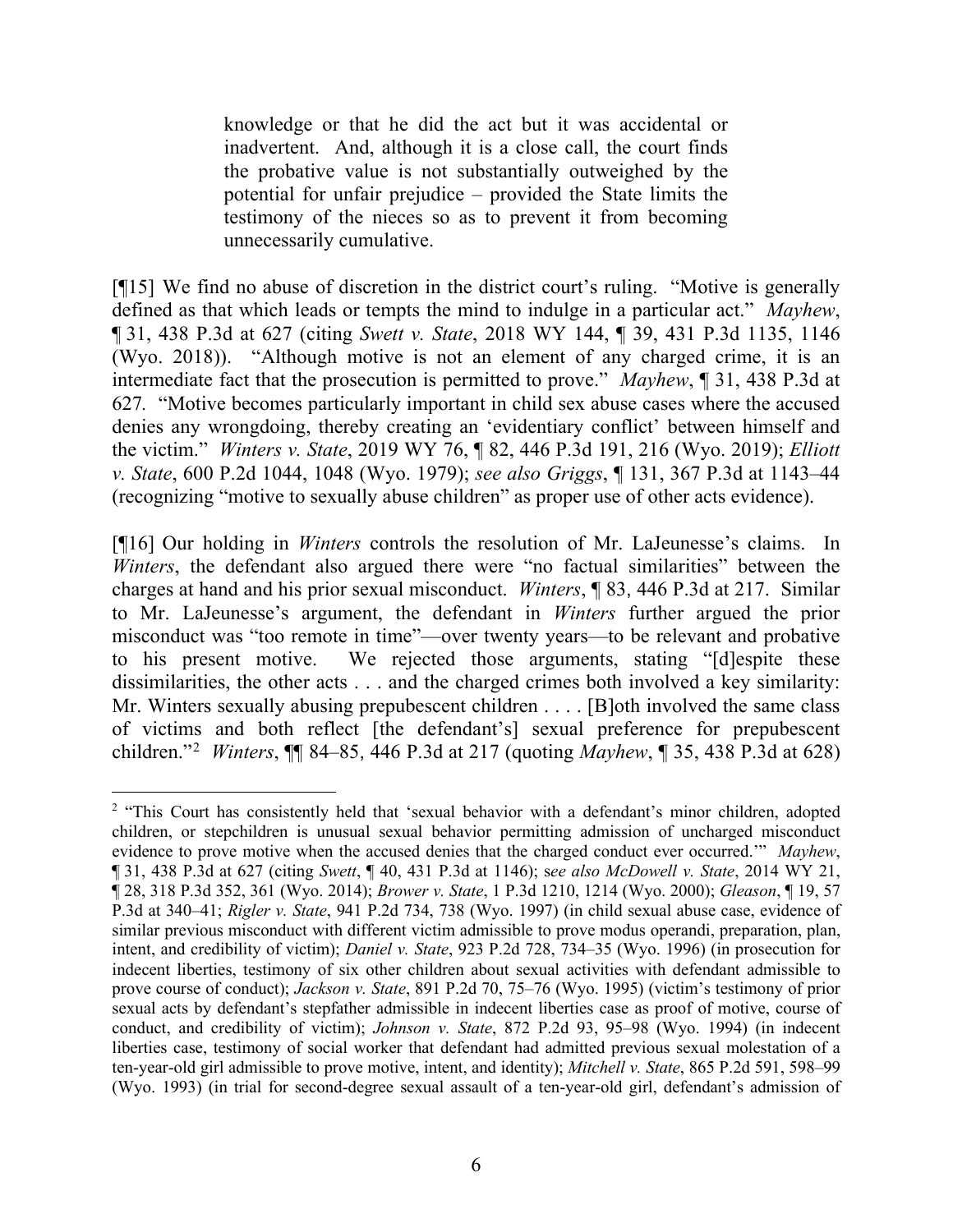(internal quotation marks omitted). We noted the amount of time between the prior and current misconduct is not limited by an arbitrary number of years. *Winters*, ¶ 85, 446 P.3d at 217; *see also Griswold v. State*, 994 P.2d 920, 926 (Wyo. 1999) ("[R]emoteness may affect the weight of the evidence rather than its admissibility."). Rather, "[t]he question is 'one of reasonableness' considering 'the context in which the evidence was introduced and the theory supporting its admissibility.'" *Winters*, ¶ 85, 446 P.3d at 218 (citing *Hart v. State*, 2002 WY 163, ¶ 24, 57 P.3d 348, 356 (Wyo. 2002)).

[¶17] In this case, the district court determined the evidence was probative and relevant to motive and gave a limiting instruction to the jury prior to the nieces' testimony. The testimony was succinct and not cumulative. The district court did not abuse its discretion in deciding the earlier acts testimony was admissible.

## *II. Did the district court err when it admitted testimony under W.R.E. Rule 801(d)(1)(B) at trial?*

[¶18] The State moved to admit prior statements made by C.L. during interviews with Ms. Tonkel where C.L. identified her father as the perpetrator of the charged sexual contact. Mr. LaJeunesse objected, claiming the testimony was inadmissible hearsay and did not fall within any exception under W.R.E. Rule  $801(d)(1)^3$  $801(d)(1)^3$  because he had not implied C.L. was fabricating her accusations against him, or that she was improperly influenced, or had an improper motive. The district court disagreed, finding the defense opening statement had established the predicate for admission of the testimony. Mr. LaJeunesse claims the district court's conclusion is error.

[¶19] "'Hearsay' is a statement, other than one made by the declarant while testifying at the trial or hearing, offered in evidence to prove the truth of the matter asserted." W.R.E. Rule 801(c). W.R.E. Rule 802, generally, proscribes admission of hearsay. However,

<span id="page-7-0"></span> $3$  W.R.E. Rule  $801(d)(1)(B)$  provides:

sexual arousal during prior sexual activity with a three-year-old niece, for which the defendant was convicted, admissible to prove motive); *Gezzi v. State*, 780 P.2d 972, 977–78 (Wyo. 1989) (in prosecution for indecent liberties with daughter, testimony of older daughter as to similar misconduct with her admissible to prove defendant's motive and victim's credibility); *Brown v. State*, 736 P.2d 1110, 1113 (Wyo. 1987) (in prosecution for incest, testimony by victim and her half-sister implicating defendant in prior sexual abuse admissible because aberrant sexual behavior is probative of motive); and *Elliott*, 600 P.2d at 1048–49 (in trial for second-degree sexual assault, testimony of victim's older sister as to similar misconduct by defendant with her admissible to prove motive based on pedophilia).

<sup>(</sup>d) *Statements which are not hearsay.*—A statement is not hearsay if:

<sup>(1)</sup> Prior Statement by Witness.—The declarant testifies at the trial or hearing and is subject to cross-examination concerning the statement, and the statement is . . . (B) consistent with his testimony and is offered to rebut an express or implied charge against him of recent fabrication or improper influence or motive . . . .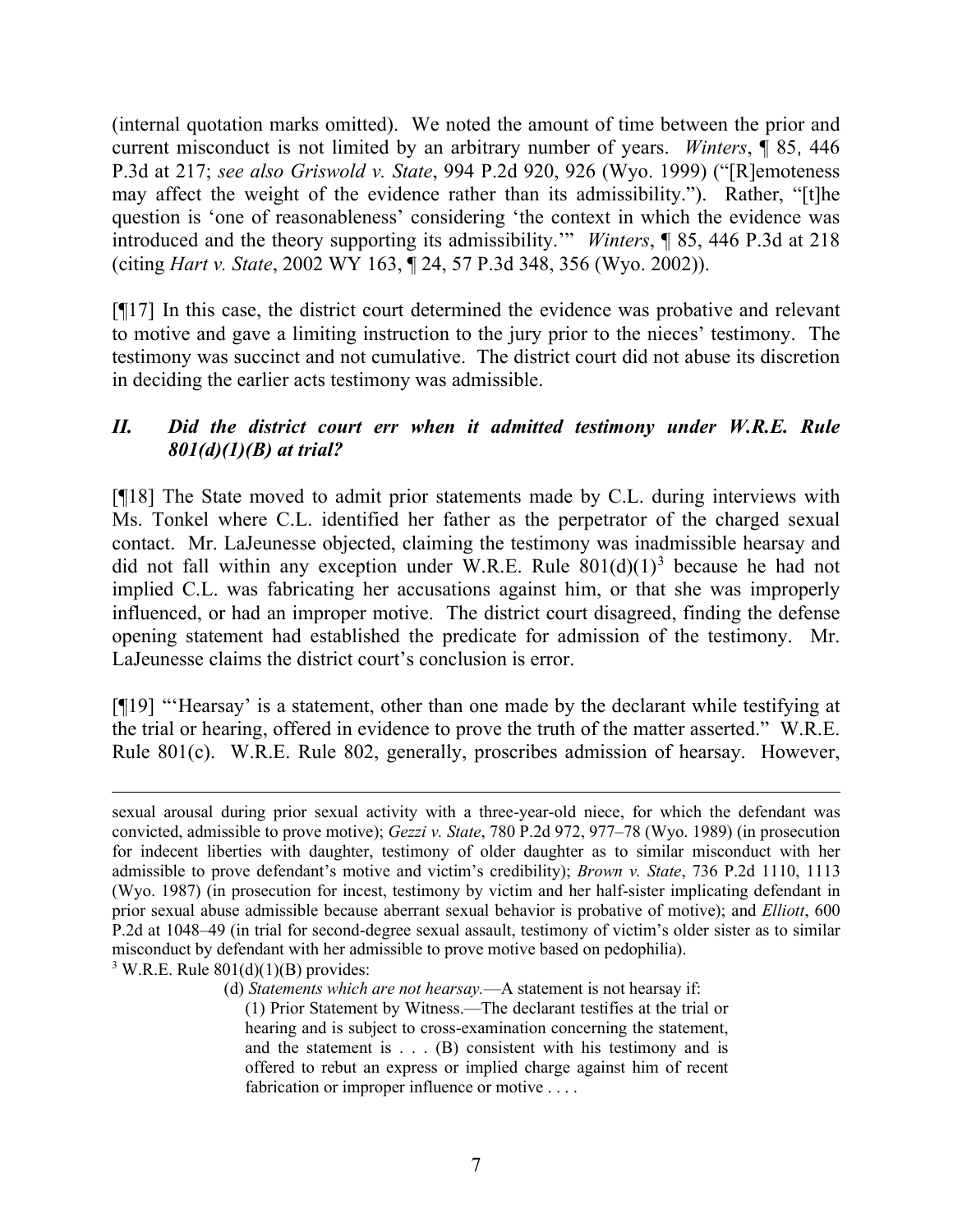W.R.E. Rule 801(d)(1)(B) allows a statement to be admitted at trial if it is a prior consistent statement that meets four requirements:

> (1) that the declarant testify at trial; (2) that the declarant be subject to cross-examination concerning the prior statement; (3) that the prior statement be consistent with the declarant's trial testimony; and (4) that the prior statement be offered to rebut an express or implied charge against the declarant of recent fabrication or improper influence or motive.

*Jones v. State*, 2019 WY 45, ¶ 15, 439 P.3d 753, 757–58 (Wyo. 2019) (citing *Griggs*, ¶ 98, 367 P.3d at 1136) (quoting *Lancaster v. State*, 2002 WY 45, ¶ 17, 43 P.3d 80, 88 (Wyo. 2002), *overruled by Jones*, ¶ 17, 439 P.3d 753 at 758).

[¶20] Mr. LaJeunesse concedes the first three of these requirements were met. He argues the fourth requirement was not and that the district court erred when it determined the defense's opening statement accused C.L. of recent fabrication, improper influence, or improper motive.

[¶21] In its opening statement, defense counsel told the jury about a person Mr. LaJeunesse had met through his church and who then "betrayed" him. Counsel explained that, if Mr. LaJeunesse were to testify, he would tell them about this other person and that Mr. LaJeunesse felt terrible remorse because he failed to protect C.L. from this person. [4](#page-8-0) Counsel ended with:

> And you will hear testimony from [C.L.], and it will be disturbing, to say the least. It will upset you. I would expect it to upset you. [C.L.] would be a sympathetic witness, and she deserves our sympathy after what [another adult] did to her. But whether she deserves our sympathy and whether she's a credible witness about what Mr. LaJeunesse is accused of doing are two entirely different things. And after cross-examining her, you will conclude that it is not to be believed to the required standard, beyond a reasonable doubt. . . .

> But there are a couple of things that I would like to make clear to you about [C.L.] at this time. We are not saying that [C.L.] has recently fabricated or made up these allegations against her dad. We do not know at this time, and

<span id="page-8-0"></span><sup>&</sup>lt;sup>4</sup> Mr. LaJeunesse did not testify at trial, and this person was not referred to by any witness after opening statements.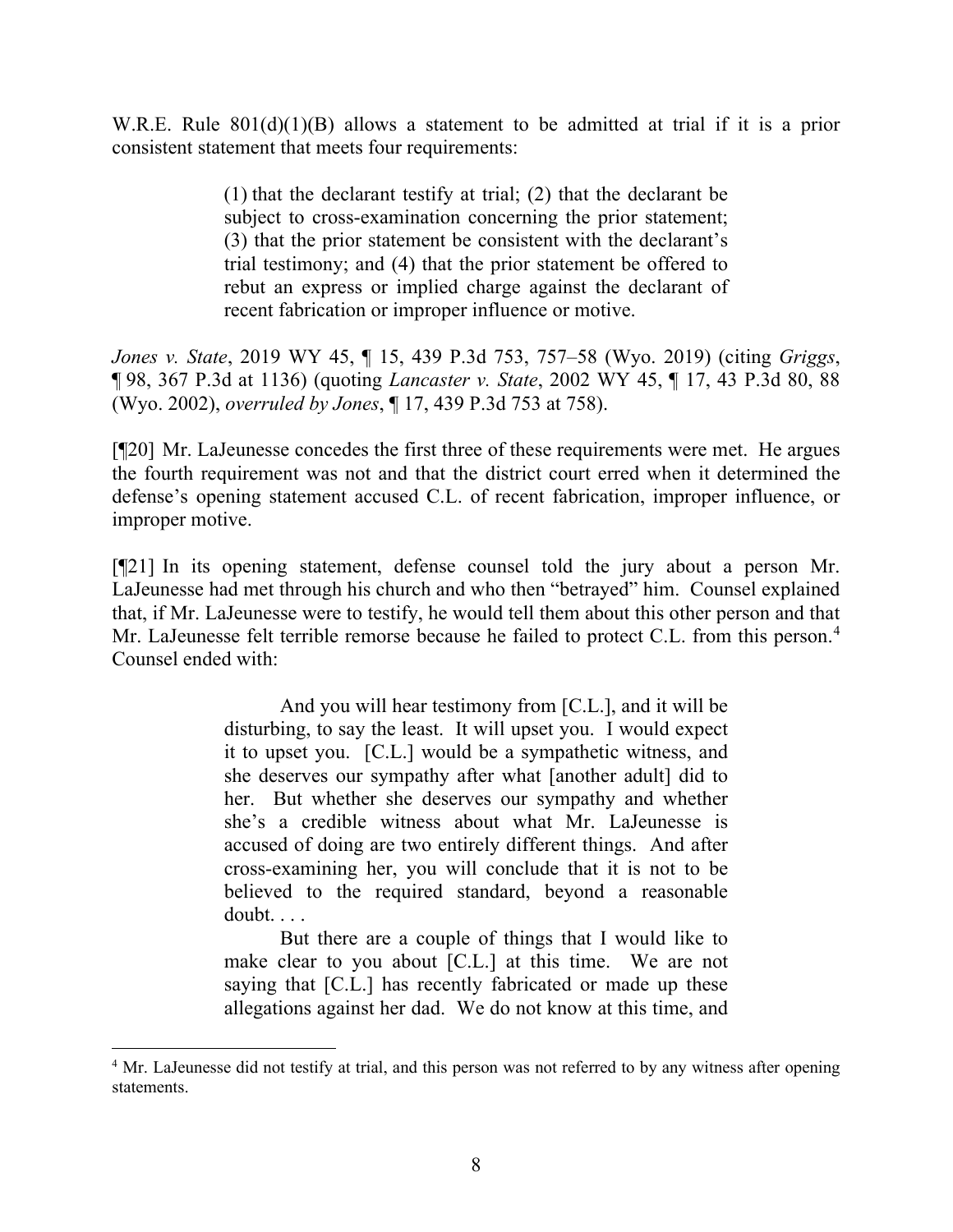[we] are not saying that she has been improperly influenced or has an improper motive for her testimony. These questions are for you to decide after all the evidence has been presented . . . .

[¶22] With respect to the defense opening statement, the district court reasoned:

Defense counsel basically read the Rule out of the Rule book, essentially, in his opening remarks, telling the jury that the defense was not taking the position that the testimony of the alleged victim was offered to rebut an express or implied charge against her. They were not asserting that she was recently fabricating, or was acting under an improper influence or motive. But [counsel] made the remark, "That's up to you, the jury." That, in and of itself, posits that possibility to the jury, and thus makes the assertion that the jury might consider that this young lady is testifying, or was going to testify as she did, exactly because she was fabricating or subject to improper influence or motive....

In addition, in opening remarks we had this, these vague allusions to [the other person]; and to be sure that wasn't sharpened up, but nonetheless, in my view, the specter was presented of this evil figure, [the other person], who somehow had inclined this child to get on the stand and testify as she did against her father; that it wasn't her father, it was somehow out of the genesis of [the other person]. And that, as well, in my mind amounts to a charge against her of fabrication or improper influence or motive.

[¶23] Based on the defense's opening statement, the district court allowed Ms. Tonkel to testify about C.L.'s disclosures during the interviews. In a November 2016 interview, Ms. Tonkel testified that C.L. divulged that "she was in the shower [and] her father had stuck his tongue out a little bit and licked her potty with his tongue." Following this disclosure, Ms. Tonkel showed C.L. an anatomical drawing. C.L. indicated her "potty" was her vagina. C.L. said this incident occurred after the family had moved back to Gillette. Ms. Tonkel further testified that at a second interview in January 2017, C.L. did not make a verbal statement. Instead she wrote a note that said, "He put His privit in butum." Again, using the anatomical drawing, C.L. indicated "privit" was her father's penis and "butum" was her buttocks. C.L. related this incident also occurred after moving back to Gillette from Colorado.

[¶24] "Trial courts must be cautious lest they allow admission of prior consistent statements any time a victim's credibility is questioned" because a defense to the crime of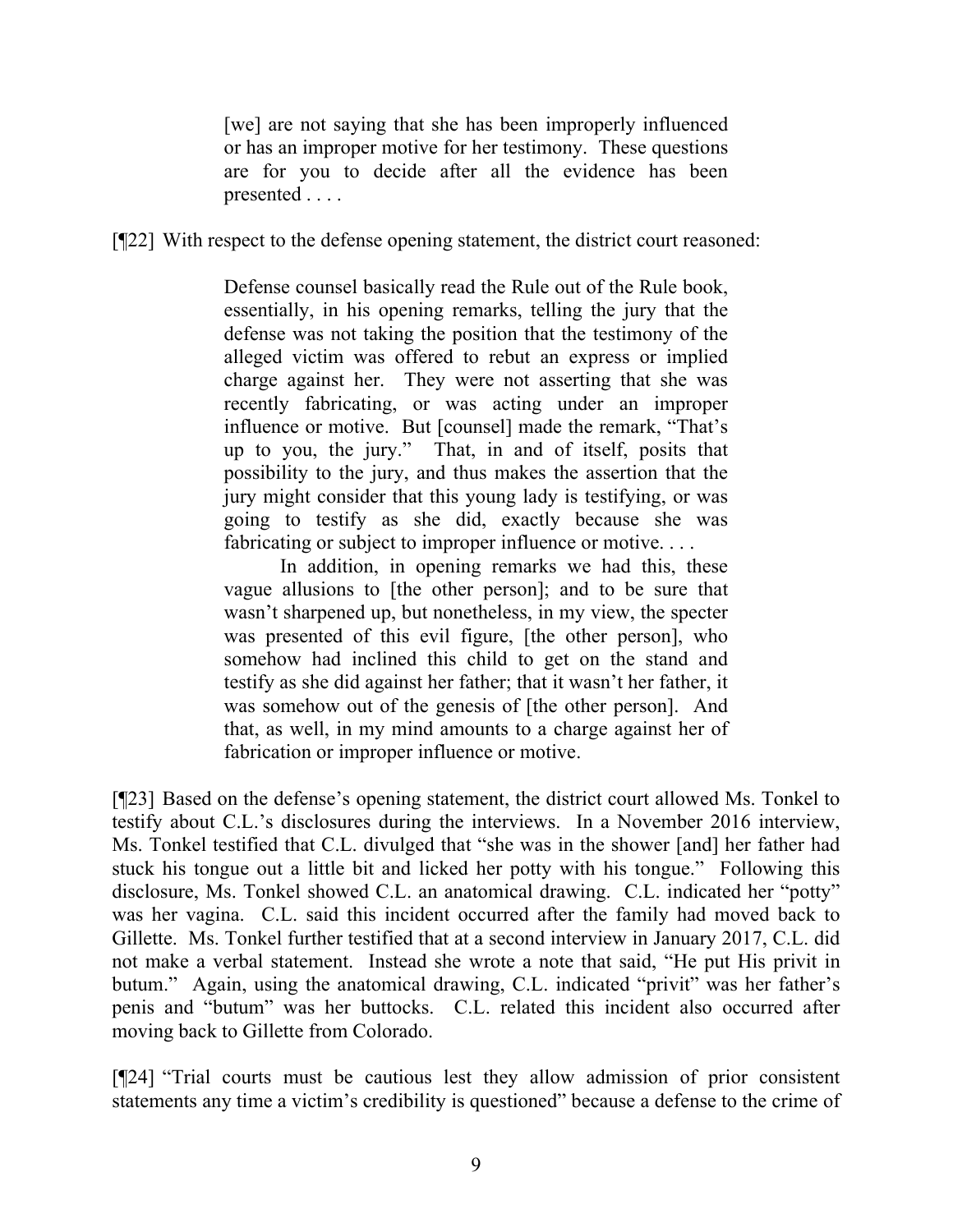sexual abuse of a minor "will necessarily entail a defense theory that what the victim said happened did not happen." *Jones*, ¶ 24, 439 P.3d at 761. "That alone does not open the door for admission of prior consistent statements." *Id.* However, "[t]he charge of fabrication or improper motive need not come only as a specific allegation during crossexamination; . . . it may be made by implication or innuendo, and it may be found in the 'thrust' of the defenses and testimony presented." *Lancaster*, ¶ 18, 43 P.3d at 89.

[¶25] "[T]he district court enjoys considerable latitude and broad discretion with respect to the admission or exclusion of evidence." *Odegard v. Odegard*, 2003 WY 67, ¶ 22, 69 P.3d 917, 924 (Wyo. 2003). "We defer to a trial court's determination and will not disturb the ruling if there is a legitimate basis for it." *Gonzalez-Chavarria v. State*, 2019 WY 100, ¶ 11, 449 P.3d 1094, 1097 (Wyo. 2019). We find the district court's determination to be reasonable.

[¶26] Although the defense did not *directly* maintain C.L. was fabricating or had been improperly influenced, the jury was invited to consider this possibility. We see no reason why the defense would quote W.R.E. Rule  $801(d)(1)(B)$  in such a manner except to place this exact consideration before the jury. In closing remarks, Mr. LaJeunesse's counsel made explicit what was implicit in the opening statement. He argued, as "sympathetic" as C.L. was, "that doesn't mean that what she said on the stand [was] anything more than what had been planted in her mind with the months and months and months of being in State custody." The district court did not abuse its discretion in allowing C.L.'s prior consistent statements.[5](#page-10-0)

# *III. Did the district court err when it allowed the State to amend the Felony Information after the State had presented its witnesses?*

[¶27] Mr. LaJeunesse contends the district court erred in allowing the State to amend the dates of the charges in the Felony Information after the presentation of the State's evidence and without granting a continuance. The objections raised by Mr. LaJeunesse at trial were based exclusively upon the State's delay in seeking an amendment and his inability to call an alibi witness—an argument not raised on appeal—for the broadened

<span id="page-10-0"></span><sup>&</sup>lt;sup>5</sup> In this case, the precise source and timing of the alleged fabrication or improper influence was not identified. In Wyoming, W.R.E. Rule 801(d)(1)(B) does not require that prior consistent statements be made before the alleged improper motive arose, because "there is an inherent difficulty in determining when an improper motive may have arisen[.]" *Jones*, ¶ 16, 439 P.3d at 758 (quoting *Makinen v. State*, 737 P.2d 345, 349 (Wyo. 1987))*.* However, a prior consistent statement made after the alleged corrupting influence "may be used only for rehabilitation . . . and not as affirmative evidence." *Montoya v. State*, 822 P.2d 363, 367 (Wyo. 1991). When admitting evidence for the purpose of rehabilitation, "a limiting instruction must be given, if requested[.]" *Id.* The district court did not admit Ms. Tonkel's reiteration of C.L.'s disclosures as substantive evidence and provided a limiting instruction to the jury.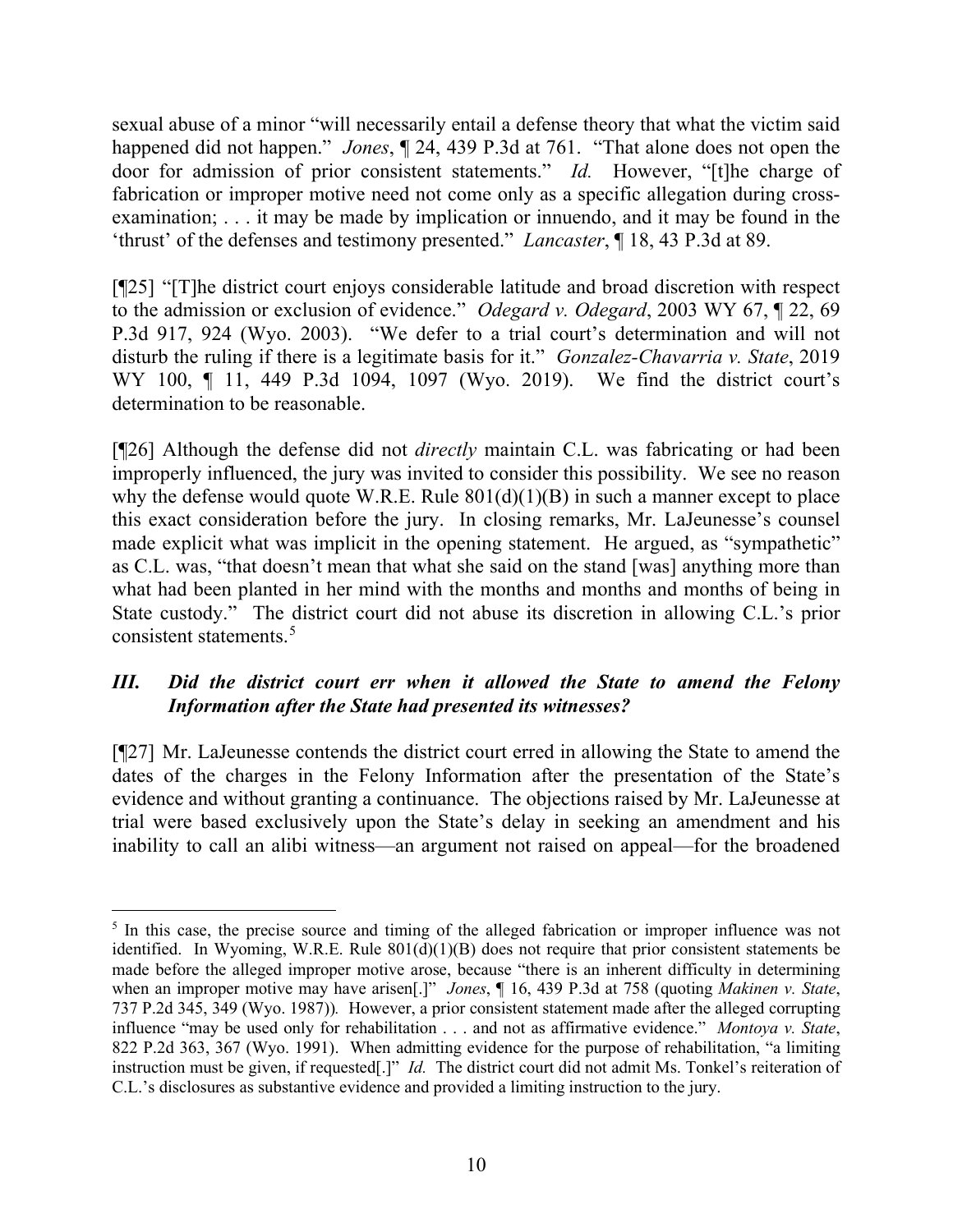time period. On appeal, Mr. LaJeunesse claims the amendment of the Information was untimely and violated his rights under the Confrontation Clause.

## **A. Due Process**

## *STANDARD OF REVIEW*

[¶28] Wyoming Rule of Criminal Procedure 3(e) gives discretion to a trial judge in deciding whether a motion to amend an information should be granted. *Albarran v. State*, 2013 WY 111, ¶ 11, 309 P.3d 817, 820 (Wyo. 2013). We review the trial court's decision applying our abuse of discretion standard. *See supra* ¶ 10. We also have "consistently held that the granting of a motion for continuance is within the discretion of the trial court" and our review, therefore, "is limited to determining whether the trial court abused its discretion by denying the continuance." *Young v. State*, 2005 WY 136, ¶ 9, 121 P.3d 145, 147 (Wyo. 2005) (citing *In re CC*, 2004 WY 167, ¶ 23, 102 P.3d 890, 897 (Wyo. 2004); *Roose v. State*, 753 P.2d 574, 578 (Wyo. 1988); and *Gentry v. State*, 724 P.2d 450, 451 (Wyo. 1986)).

[¶29] "An accused has a constitutional right to notice of the charges against him to allow him a fair opportunity to defend against the charges" under the United States Constitution, Sixth Amendment and Wyoming Constitution, Article 1, § 10. [6](#page-11-0) *Spagner v. State*, 2009 WY 12, ¶ 10, 200 P.3d 793, 798–99 (Wyo. 2009). When an accused's constitutional right to notice of criminal charges is at issue, the determination on the adequacy of notice is a question of law, which we review de novo. *Id.*

## *DISCUSSION*

[¶30] Mr. LaJeunesse argues the district court erred in allowing the State to amend the dates of the Felony Information from "on or between December 1, 2015" to "on or between March 10, 2015" after the State had called its witnesses. Defense counsel objected and requested a continuance, claiming the State had known the basis for the amendment for over a month before trial began but waited until after the presentation of the State's evidence before seeking the change. Mr. LaJeunesse claimed the amendment would violate his due process rights because it would "chang[e] the nature of the charges against him by expanding the time period." The district court found there was no additional or different offense charged and the offenses were always alleged to have

<span id="page-11-0"></span><sup>&</sup>lt;sup>6</sup> Mr. LaJeunesse has presented no analysis to support an independent examination of the Wyoming Constitution's due process or confrontation provisions. Therefore, we will not apply a separate analysis inconsistent to the federal constitution. *Sheesley v. State*, 2019 WY 32, ¶ 16, 437 P.3d 830, 838 (Wyo. 2019); *Bear Cloud v. State*, 2014 WY 113, ¶ 14, 334 P.3d 132, 137 (Wyo. 2014).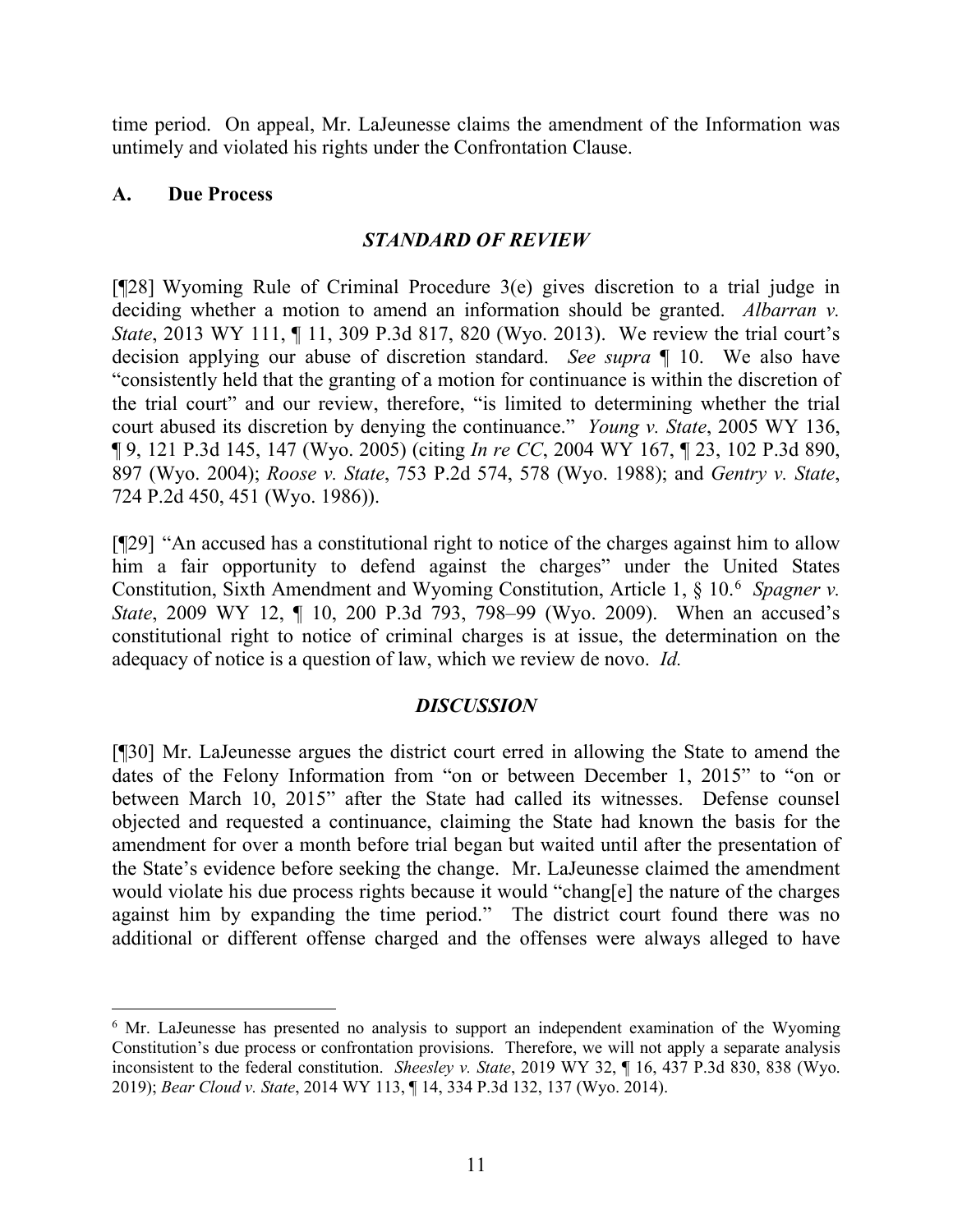occurred after C.L. returned from Denver with her family. The district court allowed the amendment and denied the request for a continuance.[7](#page-12-0)

[¶31] Motions to amend an information are governed by W.R.Cr.P. Rule 3(e), which states:

> (e) *Amendment of information or citation.*—Without leave of the court, the attorney for the state may amend an information or citation until five days before a preliminary examination in a case required to be tried in district court or until five days before trial for a case not required to be tried in district court. The court may permit an information or citation to be amended:

(1) With the defendant's consent, at any time before sentencing.

(2) Whether or not the defendant consents:

(A) At any time before trial if substantial rights of the defendant are not prejudiced.

(B) **At any time before verdict or finding if no additional or different offense is charged and if substantial rights of the defendant are not prejudiced.**

(Emphasis added.) The amendment to the Information occurred before the verdict, and therefore W.R.Cr.P. Rule 3(e)(2)(B) controls. *See Jones v. State*, 2009 WY 33, ¶ 16, 203 P.3d 1091, 1095–96 (Wyo. 2009). As a result, we limit our analysis to whether Mr. LaJeunesse's substantial rights were prejudiced.<sup>[8](#page-12-1)</sup>

<span id="page-12-0"></span> $<sup>7</sup>$  To the extent Mr. LaJeunesse claims the denial of a continuance was error, his argument must fail. He</sup> argues:

There are too numerous cases to mention in which it was held by the Wyoming Supreme Court that when counsel claims "surprise," that the remedy is to ask for – *and be granted* – a continuance to be able to meet and defend the "surprise," whatever that "surprise" may happen to be in the particular case at bar.

He fails to cite one case so holding. We have held: "If continuances are granted upon demand, 'great and unwarranted delays would be experienced in the administration of justice.'" *Gentry*, 724 P.2d at 452 (citation omitted). "The trial court is in the best position to evaluate all relevant factors affecting requests for continuances—balancing individual interests against unnecessary postponements." *Id.* As discussed *infra* ¶ 33–34, Mr. LaJeunesse does not demonstrate that denial of the continuance affected his substantial rights, and the district court did not abuse its discretion by denying the motion.

<span id="page-12-1"></span><sup>8</sup> On appeal, Mr. LaJeunesse urges this Court to adopt a "structural defect" analysis, removing the need for showing prejudice, when the amendment of an information is requested after the State has presented its witnesses. "The purpose of the structural error doctrine is to ensure insistence on certain basic,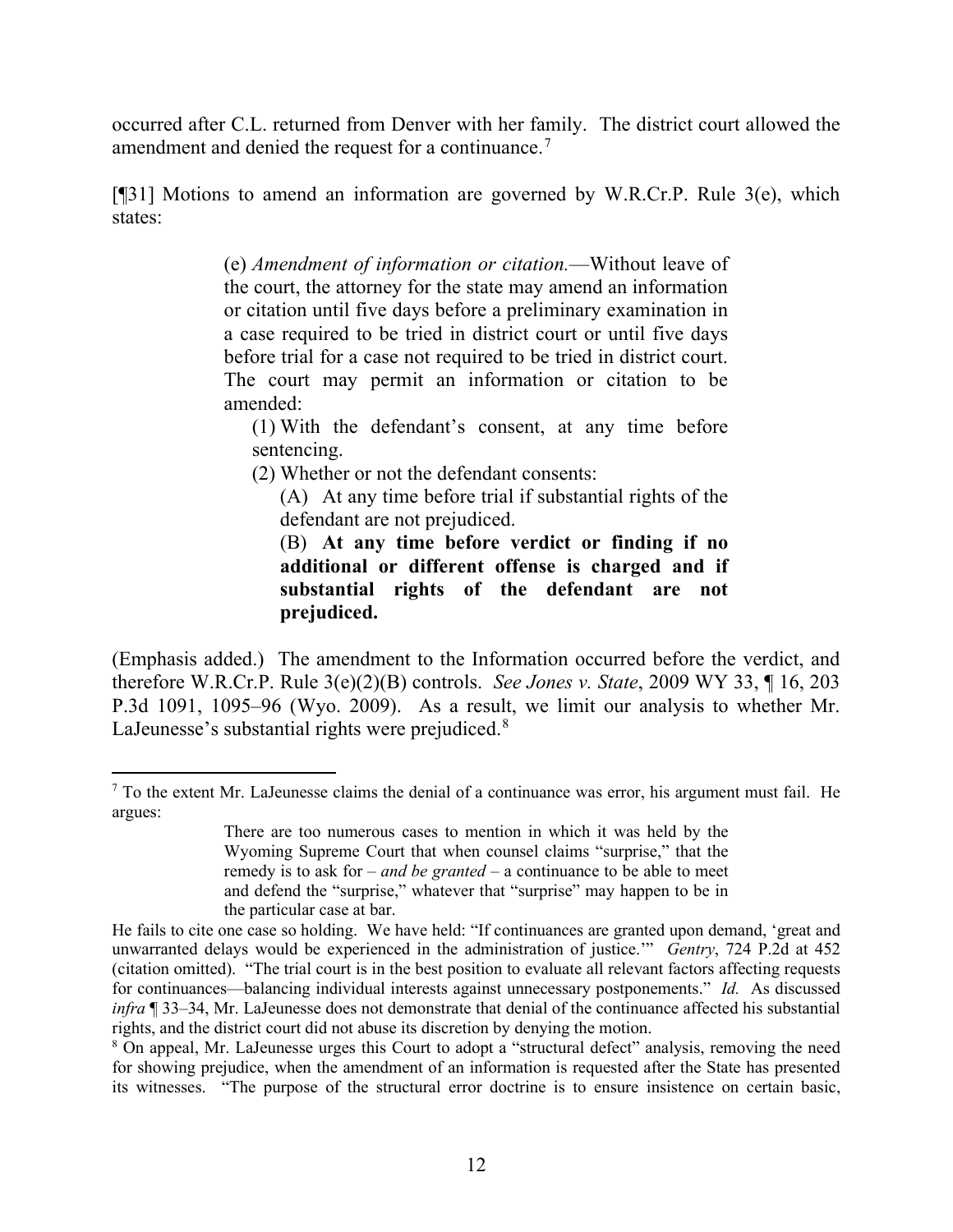[¶32] An information must "(1) contain the elements of the offense charged; (2) fairly inform a defendant of the charges against which he must defend; and (3) enable a defendant to plead an acquittal or conviction in bar of future prosecutions for the same offense." *Spagner*, ¶ 10, 200 P.3d at 799 (citing *Estrada-Sanchez v. State*, 2003 WY 45, ¶ 13, 66 P.3d 703, 708 (Wyo. 2003)). "A detailed affidavit attached to the information may provide some of this information." *Spagner*, ¶ 10, 200 P.3d at 799.

[¶33] The facts in this case are nearly identical to those in *Spagner*. In *Spagner*, the defendant was accused of multiple counts of sexual assault on a minor, including one count in 2004 while she was living with her grandmother. *Id.* ¶ 4, 200 P.3d at 795. After the State had presented its case, the defendant moved for a judgment of acquittal on the count alleged to have occurred in 2004, because testimony from the grandmother at trial established the minor had not moved in with her until 2005. *Id.* ¶ 19, 200 P. 3d at 801. We upheld the district court's decision to grant the amendment because the charges in the Information were "in the words of the respective statutes" which "fairly informed [the defendant] of the charges against which he must defend," and the State would be "precluded from further prosecuting the appellant for any sexual assault crimes against this victim during the full time period alleged." *Id.* ¶ 12, 200 P. 3d at 799 (citation omitted). We concluded:

> Finally, we note that Wyoming follows the rule that the sufficiency of an information is determined from a broad and enlightened standpoint of right reason rather than from a narrow view of technicality and hairsplitting. The key is whether the defendant has been misled to his prejudice. Here, where the Affidavit attached to the Information clearly indicated that the sexual assaults began after the appellant moved into the victim's grandmother's house, the appellant was not misled by a general date statement that included periods before he moved into the house. Beyond that, the lack of factual specificity goes not to the constitutional adequacy of the notice, but to the credibility of the State's case.

*Id.* 13, 200 P.3d at 799 (internal citations and quotation marks omitted).

constitutional guarantees that should define the framework of any criminal trial." *Sorensen v. State*, 2019 WY 80, ¶ 17, 444 P.3d 1283, 1287 (Wyo. 2019) (citation omitted). The plain language of W.R.Cr.P. Rule 3(e) allows an amendment any time prior to a verdict as long as there is no violation of the defendant's substantial rights. We have never held the amendment of an information prior to a verdict constitutes structural error. We decline to do so now.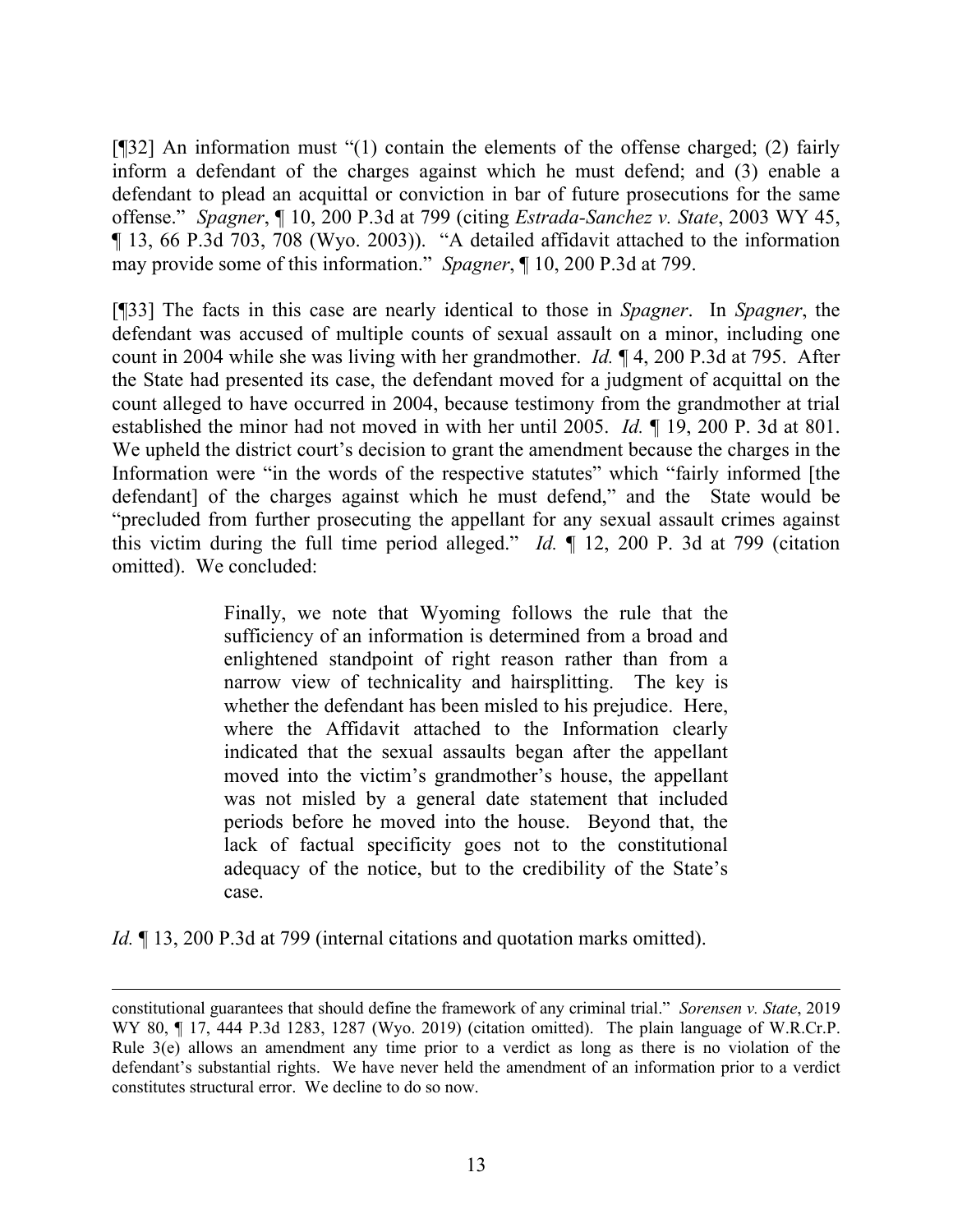[¶34] The probable cause affidavit accompanying Mr. LaJeunesse's information stated C.L. told Ms. Tonkel the charged events "occurred after [her] family had moved back from Colorado" and were "living with C.L.'s grandparents." The affidavit also stated the dates in the Information were based on the grandmother's recollection of the time the family moved from Colorado. While the trial testimony of C.L.'s grandfather expanded the time frame, throughout the proceedings, Mr. LaJeunesse knew the relevant time period began with the family's move to the Stanley Street apartment and continued until C.L. was removed from the family. He did not offer any time-based defense prior to the amendment. Notice of the charges was sufficient as a matter of law. The district court did not abuse its discretion in allowing the State to amend the Felony Information without a continuance.

## **B. Confrontation Clause**

[¶35] Mr. LaJeunesse now argues the amendment prevented him from effectively crossexamining C.L. and Ms. Tonkel on the amended time frame in violation of the Confrontation Clause of the United States and Wyoming Constitutions. His objections at trial were not sufficient to raise Confrontation Clause concerns to the trial court. *See Villarreal v. State*, 2017 WY 81, ¶ 10, 398 P.3d 512, 516 (Wyo. 2017) (objection insufficient to raise Confrontation Clause); *Anderson v. State*, 2014 WY 13, ¶ 20, 317 P.3d 1108, 1115 (Wyo. 2014) (Confrontation Clause was not raised by "indistinct" objection).

## *STANDARD OF REVIEW*

[¶36] "When claims for violation of the Confrontation Clause are not raised below, our 'only avenue for review is under the doctrine of plain error.'" *Villarreal*, ¶ 10, 398 P.3d at 516 (quoting *McClure v. State*, 2010 WY 112, ¶ 7, 236 P.3d 1019, 1021 (Wyo. 2010)); *see also Anderson*, ¶ 20, 317 P.3d at 1115 ("[E]ven though the appellant claims constitutional error, without an appropriate objection, we will review his claim under a plain error standard.").

> To establish plain error, the appellant must prove (1) the record clearly reflects the alleged error; (2) the existence of a clear and unequivocal rule of law; (3) a clear and obvious transgression of that rule of law; and (4) the error adversely affected a substantial right resulting in material prejudice to him.

*Anderson*, ¶ 20, 317 P.3d at 1115–16 (citing *Zumberge v. State*, 2010 WY 111, ¶ 4, 236 P.3d 1028, 1030 (Wyo. 2010)).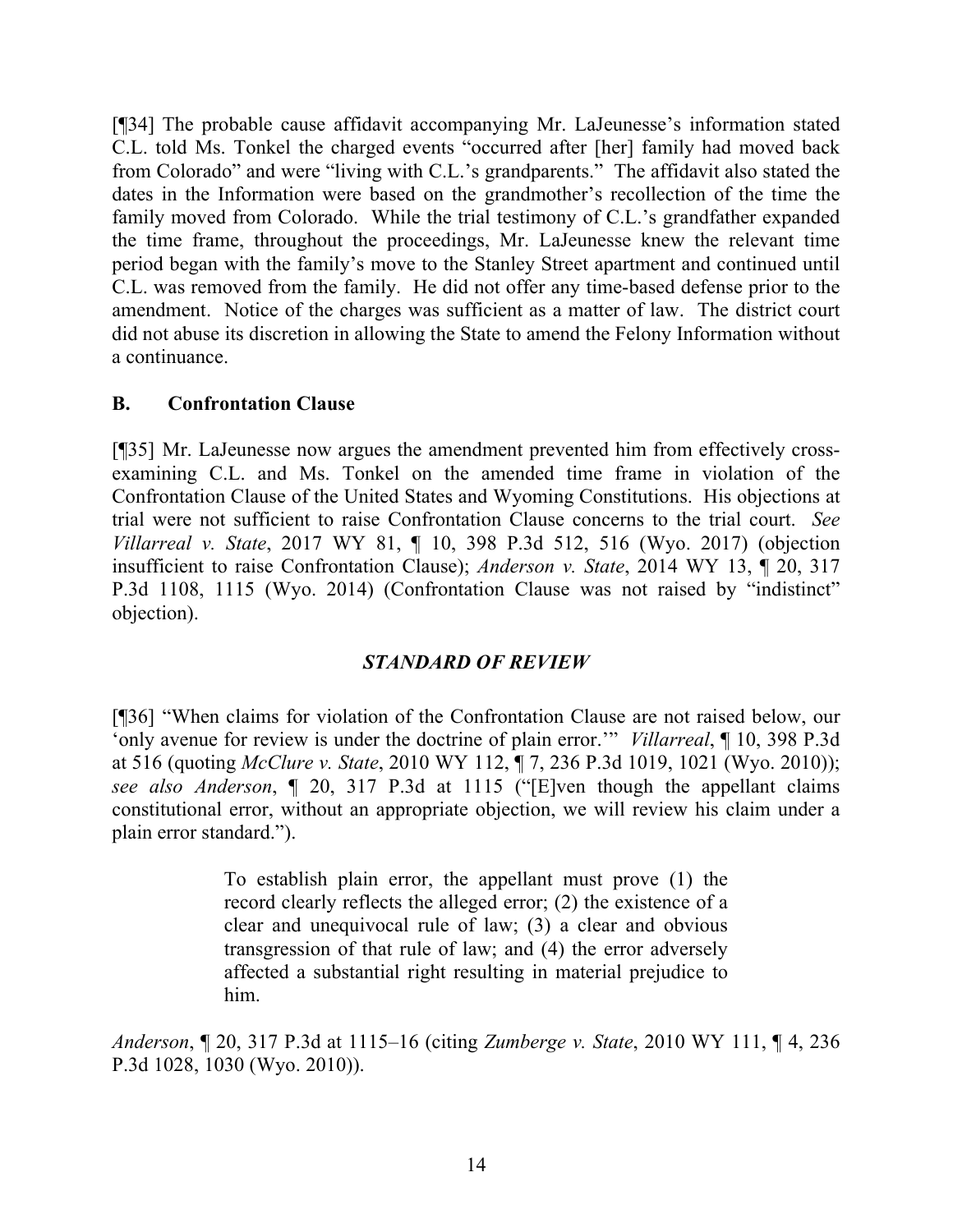#### *DISCUSSION*

[¶37] The record reflects the alleged error—the amendment of the Felony Information. The Confrontation Clause is a clear and unequivocal rule of law. The first two requirements for plain error are met. However, the record is also clear that no transgression of the Confrontation Clause occurred and, as a result, we do not reach the fourth step in the analysis.

> In order for there to be a violation of the right of confrontation, a defendant must show more than just a denial of the ability to ask specific questions of a particular witness. Rather, a defendant must show that he was prohibited "from engaging in otherwise appropriate cross-examination designed to show a prototypical form of bias on the part of the witness . . . 'to expose to the jury the facts from which jurors . . . could appropriately draw inferences relating to the reliability of the witness.'" *Hannon* [*v. State*, 2004 WY 8,] ¶ 18, 84 P.3d [320,] 330 [(Wyo. 2004)] (quoting *Delaware v. Van Arsdall*, 475 U.S. 673, 680, 106 S.Ct. 1431, 1436, 89 L.Ed.2d 674 (1986)). The Confrontation Clause guarantees a defendant an "**opportunity** for effective cross-examination, not cross-examination that is effective in whatever way, and to whatever extent, the defendant might wish." *Van Arsdall*, 475 U.S. at 679, 106 S.Ct. at 1435 (quoting *Delaware v. Fensterer*, 474 U.S. 15, 20, 106 S.Ct. 292, 294, 88 L.Ed.2d 15 (1985) (*per curiam*)).

*Downing v. State*, 2011 WY 113, ¶ 11, 259 P.3d 365, 368–69 (Wyo. 2011) (quoting *Miller v. State*, 2006 WY 17, ¶ 8, 127 P.3d 793, 796 (Wyo. 2006)).

[¶38] C.L. and Ms. Tonkel were under subpoena requiring them to testify at trial. *See* W.R.Cr.P. Rule 17.[9](#page-15-0) Neither were released from their respective subpoenas after the

. . .

W.R.Cr.P. Rule 17(a), (g).

<span id="page-15-0"></span><sup>&</sup>lt;sup>9</sup> Rule 17 provides in pertinent part:

<sup>(</sup>a) *For attendance of witnesses; form; issuance.***—**Upon the filing of a precipe therefore, a subpoena shall be issued by the clerk under the seal of the court. It shall state the name of the court and the title, if any, of the proceeding, and shall command each person to whom it is directed to attend and give testimony at the time and place specified therein. . . .

<sup>(</sup>g) *Contempt.*—Failure by any person without adequate excuse to obey a subpoena served upon that person may be deemed a contempt of the court from which the subpoena issued.